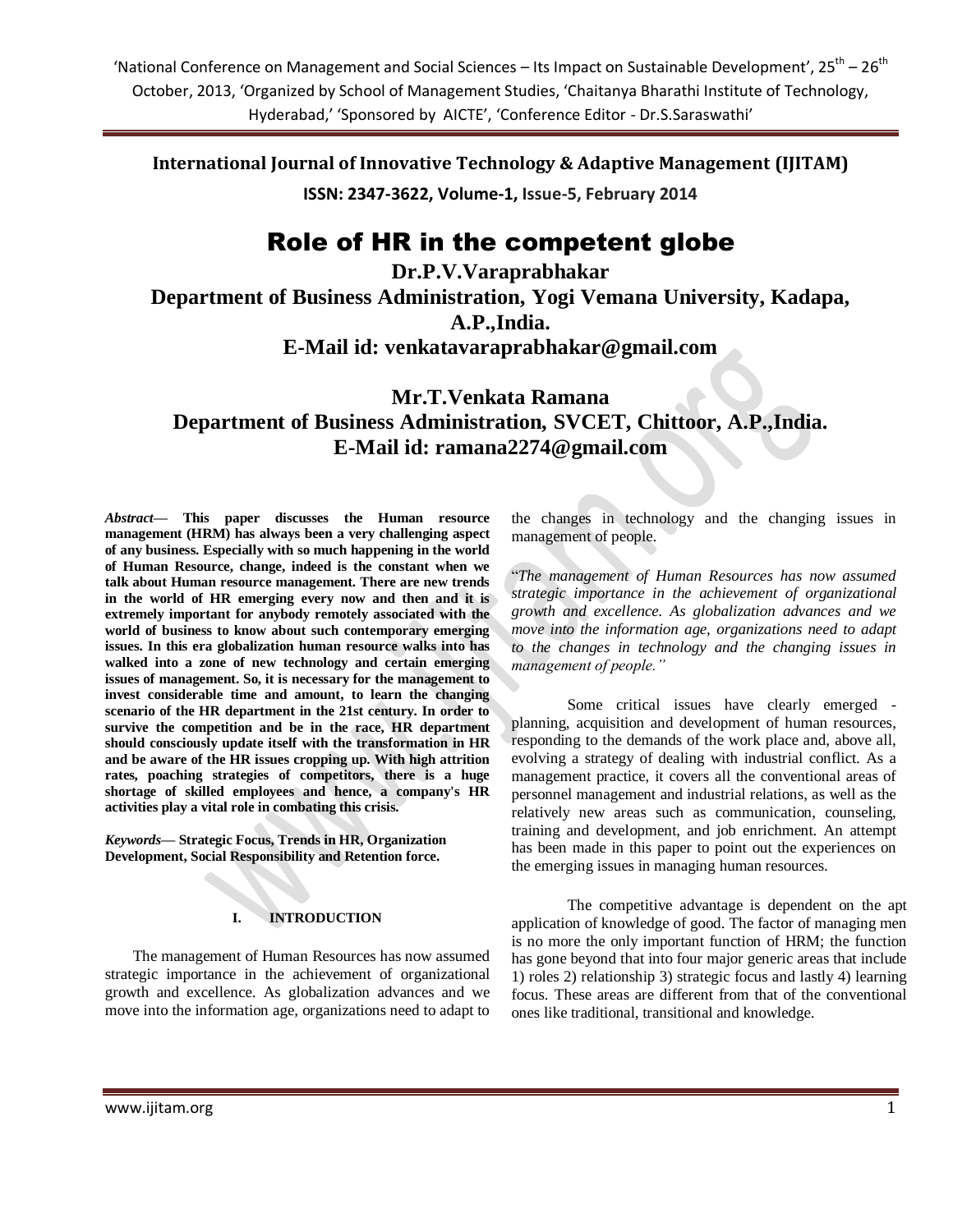# **International Journal of Innovative Technology & Adaptive Management (IJITAM)**

### **ISSN: 2347-3622, Volume-1, Issue-5, February 2014**

The innovation of HRM happens to be the most striking part of the latest emerging issues in the world of human resources. Crafting of new business strategies in the light of human resource is a major emergence in this particular field. Organizational restructuring is just another important and notable aspect of emerging human resource management issues. Creation of social networking in support of business is a notable aspect of the new trends. Enabling companies to global, leading to superior performance and creating knowledge workforce are other notable part of these emerging issues.

Emerging issues in recruitment are extremely relevant. Recruitment has become a twofold approach now. This is the reason that today both the organization and the employee has become a lot more expecting of each other than they were before .The first approach is using resume data base for recruitment .The other trend that has gained prominence and utility is corporate poaching. Corporate poaching is the trend to recruit key employees of the other organization. Human Resource Management has evolved considerably over the past century, and experienced a major transformation in form and function primarily within the past two decades. Driven by a number of significant internal and external environmental forces, HRM has progressed from a largely maintenance function, with little if any bottom line impact, to what many scholars and practitioners today regard as the source of sustained competitive advantage for organizations operating in a global economy.

### **II. OBJECTIVES**

- $\triangleright$  To analyze the importance of HRIS in HRM.
- To analyze the current changes in Human Resource Management.
- To analyze new trends in Human Resource Management.

#### **III. METHODOLOGY**

The article has been written on the basis of secondary information. The secondary information was collected from published books, journals, research papers, and official statistical documents.

### **IV. THE CHANGING NATURE OF HRM FUNCTION**

Today, competitive advantage is based on the successful application of knowledge. Managing people, as an HRM function, has broadened, to include managing organizational capabilities, relationships, learning and knowledge. These functions include four generic areas, i.e., (i) Roles, (ii) Relationships, (iii) Strategic focus, (iv) Learning focus. These areas are different from each of the economy functions, like traditional, transitional and knowledge.

### **a. Innovate HRM:**

- 1. Crafting creative business strategies
- 2. Organizational restructuring
- 3. Creating social networks
- 4. Invoking new challenges
- 5. Shifting approach
- 6. Enabling companies to go global
- 7. Leading to superior performance
- 8. Creating knowledge work force

#### b. **Human Resource Information System (HRlS) for Effective HRM:**

In today's competitive business environment, the cutting edge for any organization is given by the speed with which it takes decisions to respond to changes in the environment, internal or external. A well-designed computerized HRIS alone can provide the information and analysis within the shortest possible time. Now-adays, many organizations are using the computerized HRIS. They keep records in a compact manner, enabling access and retrieval, in a flexible way.

#### c. **Benefits of HRIS:**

- Simplified data entry
- Less paperwork
- $\begin{array}{cc}\n\bullet \\
\bullet\n\end{array}$  Fast and accurate
- Better use of feedback
- $\triangle$  Increased efficiency
- $\triangle$  Improved tools for data analysis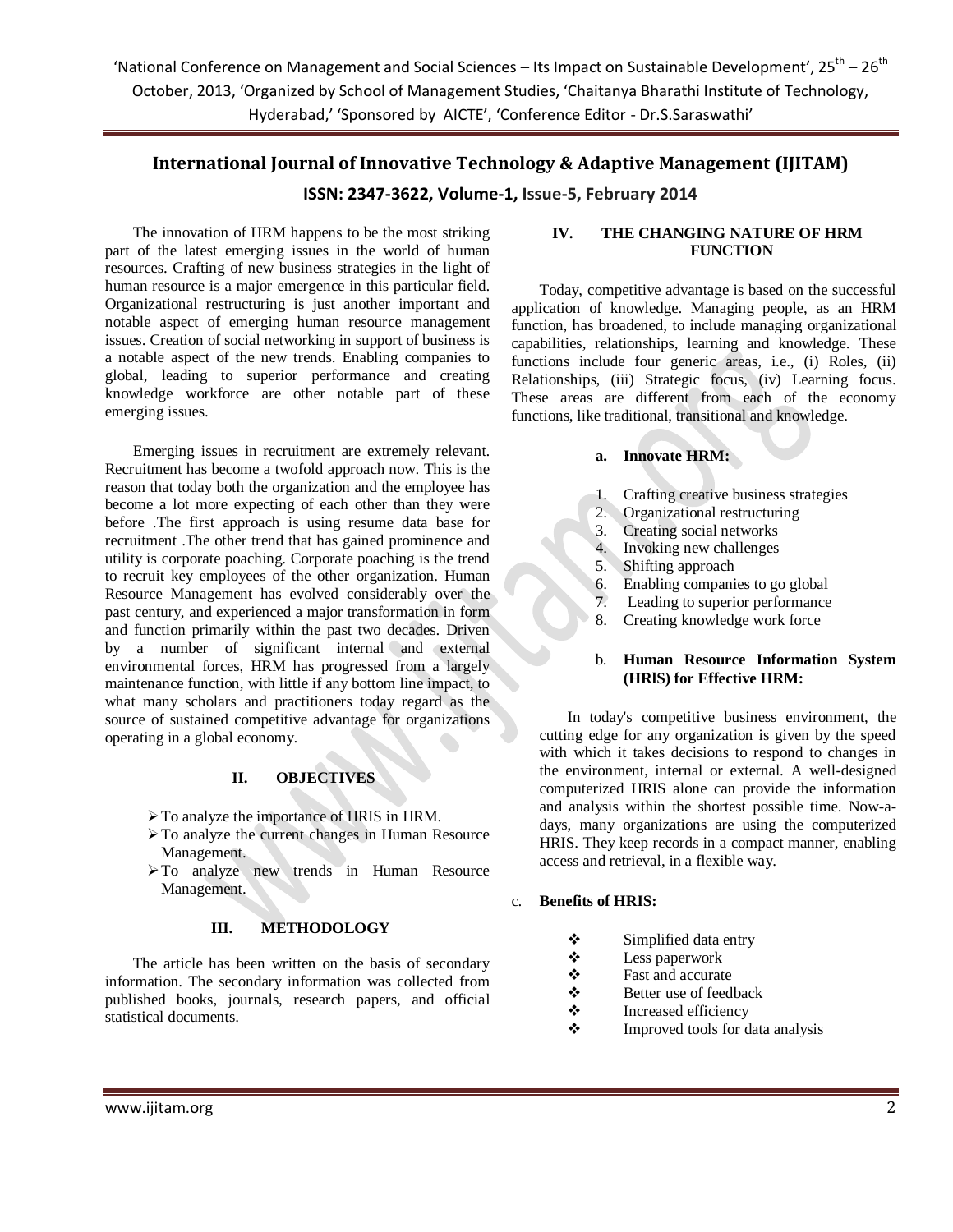# **International Journal of Innovative Technology & Adaptive Management (IJITAM)**

# **ISSN: 2347-3622, Volume-1, Issue-5, February 2014**

HRIS has great significance in every sector and it can play a vital role. It helps to have a better communication process in the organization and we can offer better service with less effort at reduced cost. Most importantly, organizations can hire and retain top performers, improve productivity and enhance job satisfaction of the employees.

### d. **Formulation of HRM:**

- 1. Human Resource Planning
- 2. Recruitment
- 3. Selection
- 4. Placement
- 5. Inductions
- 6. Transfer & Planning
- 7. Job Analysis
- 8. Performance Appraisal
- 9. HR Audit
- 10. Total Quality Management
- 11. Quality of Working Environment
- 12. Quality Cycle

### e. **HRM in the Present Scenario**

- $\triangleright$  Low motivation or mounting frustration
- $\triangleright$  Promotions are consolations for transfers
- $\triangleright$  Cadre conflict
- $\triangleright$  Reward and punishment system
- Development of strong training system

### **V. CHANGES IN HRM**

Some of the significant changes that are likely to take place in the human resource management are as follows:

**Increase in education levels**: Due to technological progress and the spread of educational institutions workers will increasingly become aware of their higher level needs, managers will have to evolve appropriate policies and techniques to motivate the knowledge of workers. Better educated and organized workforce will demand greater discretion and autonomy at the work place.

- **Technological developments:** This will require retraining and mid-career training of both workers and managers. Rise of the international corporation is proving new challenges for personnel function.
- **Changing composition of work force:** In future, women and minority groups, SCs and STs would become an important source of man power in future on account of easy access to better educational and employment opportunities. Therefore manpower planning of every organization will have to take into consideration the potential availability of talent in these groups. Changing mix of the workforce will lead to new values in organizations.
- **Increasing government role:** In India, personnel management has become very legalized. In future private organizations will have to co-ordinate their labour welfare programmes with those of the government private sector will be required increasingly to support government efforts for improving public health, education training and development and infrastructure.
- **occupational health and safety:** Due to legislative presence and trade union movement, personnel management will have to be more healthy and safety conscious in future.
- **Organizational development:** in future, change will have to be initiated and managed to improve organizational effectiveness. Top management will become more actively involved in the development of human resources.
- New work ethic: greater forces will be on project  $\bullet$ and team forms of organization. As changing work ethic requires increasing emphasis on individual. Jobs will have to redesigned to provide challenge.
- **Development planning:** personnel management will be involved increasingly in organizational planning, structure, composition etc. Greater cost-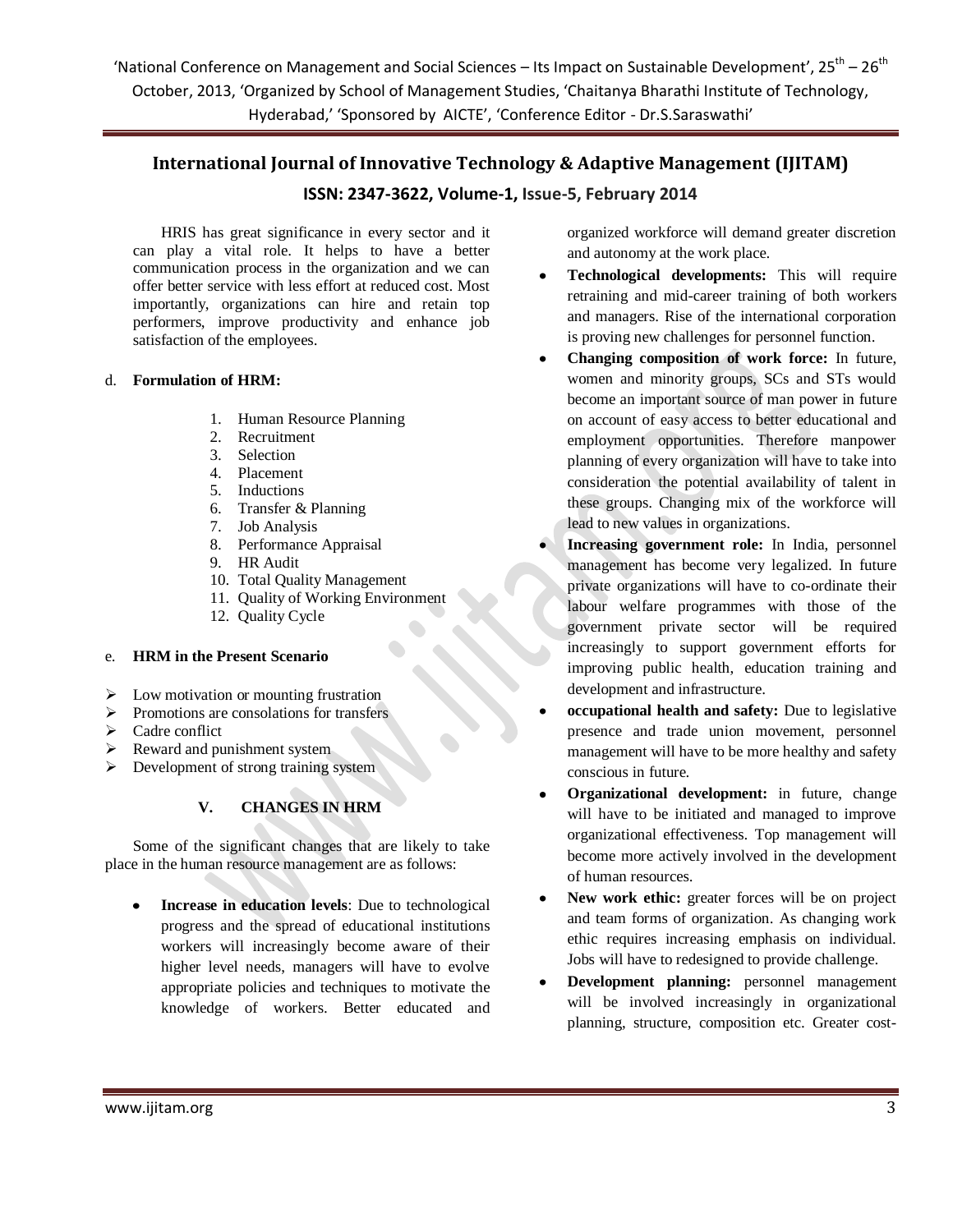# **International Journal of Innovative Technology & Adaptive Management (IJITAM) ISSN: 2347-3622, Volume-1, Issue-5, February 2014**

consciousness and profit-orientations will be

required on the part of the personnel department. **Better appraisal and reward systems:**

- organizations will be required to share gains of higher periodicity with workers more objective and result oriented systems of performance, appraisal and performance linked compensation will have to be developed.
- **New personnel policies:** new and better polices will be required for the work force of the future. Traditional family management will give way to professional management with greater forces on human dignity.

Thus, in future personnel management will face new challenges and perform new responsibilities. Participative leadership will take the place of autocratic leadership. Creative skills will have to be redeveloped and rewarded emphasis will shift from legal and rule bound approach to more open and humanitarian approach.

a. **HR, HRM & HRD:** Human Relations is called HR also known as Human Resources. Managing HR is called Human Resources Management (HRM). Developing HR is called HRD. HRM is a philosophy, while HRD includes the activities and processes undertaken to promote the intellectual, moral, psychological, cultural, social and economic development of the individuals in an organization, in order to help them to achieve higher human potential as a resource for the community. It is a continuous process by which the employees are assisted in a planned way to develop capabilities.

**Trends in HRM:** An organization's labour force comes from its external labour market - individuals who are actively seeking employment. HRM helps organizations find and keep the best possible fit between their social system and technical system. Organizations need employees with broad skills and strong motivation. Recruiting and selection decisions are especially important for organizations that rely on knowledge workers. Employees' responsibility and authority are

given to make decisions regarding all aspects of product development or customer service. HR professionals can support organizational strategies for quality growth and efficiency. Organizations with international operations hire employees in foreign countries, where they operate, as they need knowledge of differences in culture and business practices.

Now-a-days, information system has become a tool for more HR professionals, and often, these systems are provided through the Internet. The widespread usage of the Internet also includes HRM applications. Organizations search for talents, and screening candidates online. Employees may receive training online. The employment relationship takes the form of a psychological contract that describes what employers and employees expect from the employment relationship. The employees are looking for flexible work schedules, comfortable working conditions and greater autonomy, opportunities for training and development, and performance-related financial incentives. For HRM, the changes require planning for flexible staffing levels. Organizations seek flexibility in staffing levels through alternatives to the employment relationship. They may use outsourcing as well as temporary and contract workers.

### VI. **NEW TRENDS IN HRM**

Human resource management is a process of bringing people and organizations together so that the goals of each other are met. The role of HR manager is shifting from that of a protector and screener to the role of a planner and change agent. Personnel directors are the new corporate heroes. The name of the game today in business is personnel. Nowadays it is not possible to show a good financial or operating report unless your personnel relations are in order.

Over the years, highly skilled and knowledge based jobs are increasing while low skilled jobs are decreasing. This calls for future skill mapping through proper HRM initiatives.

Indian organizations are also witnessing a change in systems, management cultures and philosophy due to the global alignment of Indian organizations. There is a need for multi skill development. Role of HRM is becoming all the more important.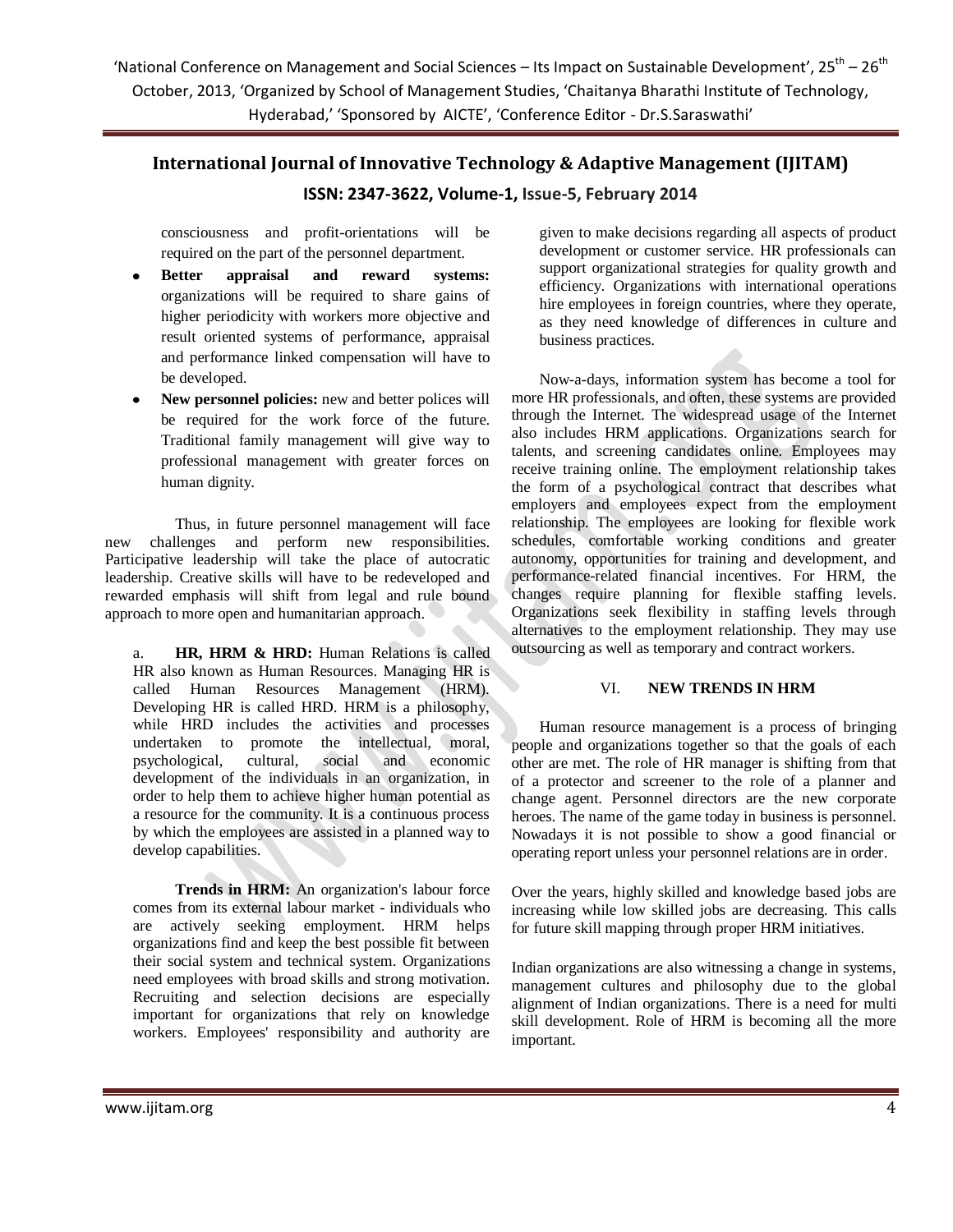# **International Journal of Innovative Technology & Adaptive Management (IJITAM)**

# **ISSN: 2347-3622, Volume-1, Issue-5, February 2014**

Some of the recent trends that are being observed are as follows:

> The recent quality management standards **ISO 9001** and **ISO 9004** of 2000 focus more on people centric organizations. Organizations now need to prepare themselves in order to address people centered issues with commitment from the top management, with renewed thrust on HR issues, more particularly on training.

 Charles Handy also advocated future organizational models like **Shamrock**, **Federal** and **Triple I**. Such organizational models also refocus on people centric issues and call for redefining the future role of HR professionals.

 To leapfrog ahead of competition in this world of uncertainty, organizations have introduced **six- sigma practices**. Six- sigma uses rigorous analytical tools with leadership from the top and develops a method for sustainable improvement. These practices improve organizational values and helps in creating defect free product or services at minimum cost.

 **Human resource outsourcing** is a new accession that makes a traditional HR department redundant in an organization. Exult, the international pioneer in HR BPO already roped in Bank of America, international players BP Amoco & over the years plan to spread their business to most of the Fortune 500 companies.

 With the increase of global job mobility, recruiting competent people is also increasingly becoming difficult, especially in India. Therefore by creating an **enabling culture**, organizations are also required to work out a **retention strategy** for the existing skilled manpower.

### **VII. NEW TRENDS IN INTERNATIONAL HRM**

International HRM places greater emphasis on a number of responsibilities and functions such as relocation, orientation and translation services to help employees adapt to a new and different environment outside their own country.

- **Selection of employees requires careful evaluation** of the personal characteristics of the candidate and his/her spouse.
- **Training and development extends beyond** information and orientation training to include sensitivity training and field experiences that will enable the manager to understand cultural differences better. Managers need to be protected from career development risks, re-entry problems and culture shock.
- To balance the pros and cons of home country and host country evaluations, performance evaluations should combine the two sources of appraisal information.
- Compensation systems should support the overall strategic intent of the organization but should be customized for local conditions.
- In many European countries Germany for one, law establishes representation. Organizations typically negotiate the agreement with the unions at a national level. In Europe it is more likely for salaried employees and managers to be unionized.

### **a.HR Managers should do the following things to**

### **ensure success-**

- Use workforce skills and abilities in order to exploit environmental opportunities and neutralize threats.
- Employ innovative reward plans that recognize employee contributions and grant enhancements.
- $\blacktriangleright$ Indulge in continuous quality improvement through TQM and HR contributions like training, development, counseling, etc
- Utilize people with distinctive capabilities to create unsurpassed competence in an area, e.g. Xerox in photocopiers, 3M in adhesives, Telco in trucks etc.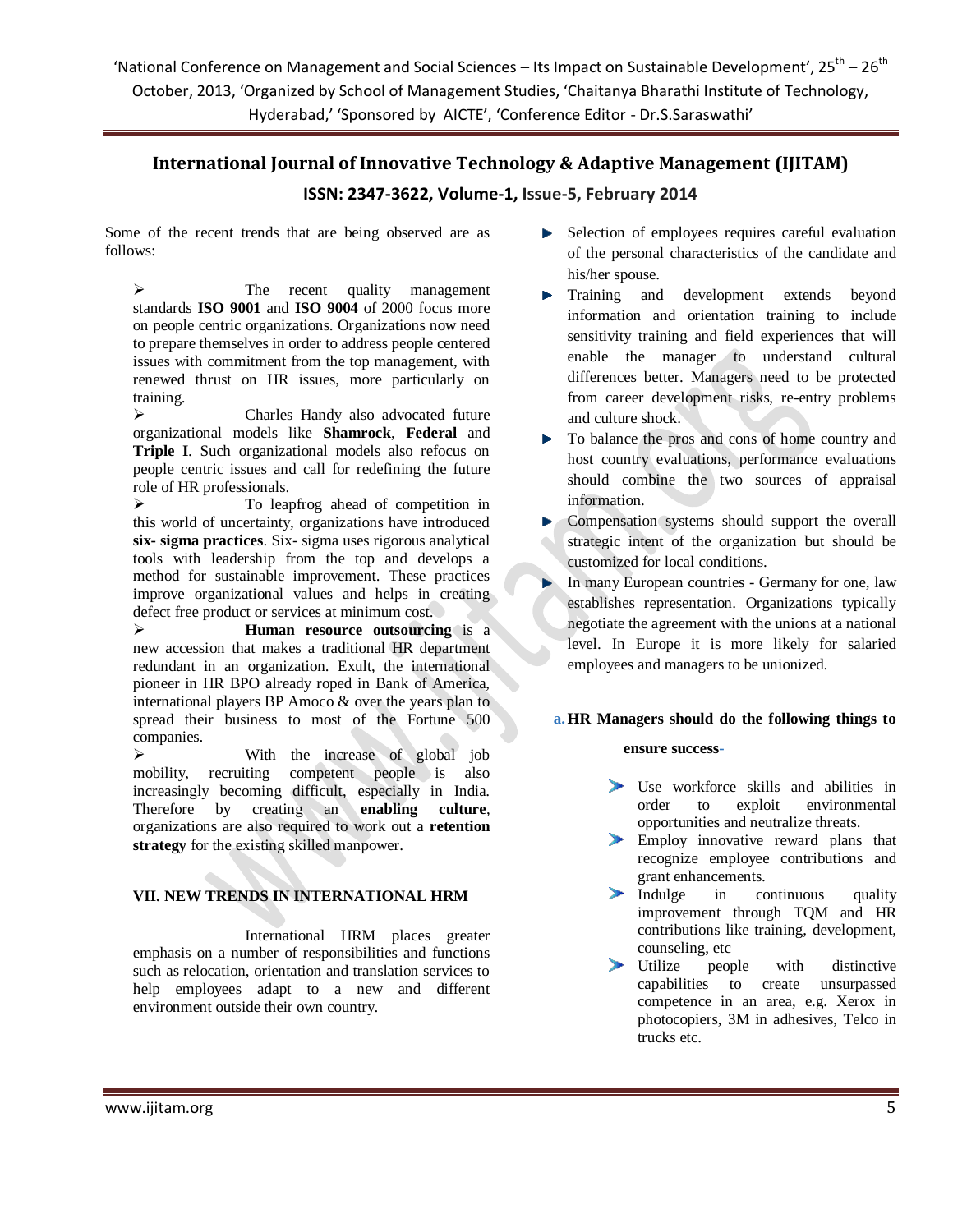# **International Journal of Innovative Technology & Adaptive Management (IJITAM)**

### **ISSN: 2347-3622, Volume-1, Issue-5, February 2014**

- Decentralize operations and rely on selfmanaged teams to deliver goods in difficult times e.g. Motorola is famous for short product development cycles. It has quickly commercialized ideas from its research labs.
- Lay off workers in a smooth way explaining facts to unions, workers and other affected groups e.g. IBM , Kodak, Xerox, etc.

### **7.2. HR Managers today are focusing attention on the**

**following-**

**a) Policies**- HR policies based on trust, openness, equity and consensus.

**b) Motivation**- Create conditions in which people are willing to work with zeal, initiative and enthusiasm; make people feel like winners.

**c) Relations**- Fair treatment of people and prompt redress of grievances would pave the way for healthy work-place relations.

**d) Change agent**- Prepare workers to accept technological changes by clarifying doubts.

**e) Quality Consciousness**- Commitment to quality in all aspects of personnel administration will ensure success.

Due to the new trends in HR, in a nutshell the HR manager should treat people as resources, reward them equitably, and integrate their aspirations with corporate goals through suitable HR policies.

**7.3**. **HRM in 2020:** Now, we identify and discuss about five issues which are expected to affect the organizational HR in the future: (i) The corporations of tomorrow,(ii) Information age, (iii) Virtual corporation, (iv) Diversity, and (v) Social responsibility.

**7.4. Corporation of Tomorrow:** In future, there is a two-fold effect on Indian Industries, i.e.,(i) Generation of employment, and (ii) Industrial restructuring

We assume that in the future workplace, which may come true by 2020: -

 A majority of people worldwide will be connected through the IT infrastructure.

- Connectivity is the new frontier on the information highway to connect with one another.
- There are various factors on which the growth and expansion of connective technology will depend.
- $\bullet$  The basic organizing unit in the workplace will be one individual engaging in business through connective technology.
- $\triangle$  A learning culture will be festered by the technologies that will serve, entertain, and help people do their work. It will be basic workplace skill.
- Power in the organization of 2020 will be in flat structure.

 Culture and language will still move between the poles of traditionalism and modernism.

**7.5. Information Age:** Information age has heralded a new way of doing business. IT has the power to change the most well-entrenched business paradigms. It has the power to link and connect people, and enable the exchange of products, services and capital, in an entirely different manner than in the past. IT has increased the efficiency of the human resource functions and reduced the burden of administrative work in the HR department, at the same time, helping to increase productivity.

**7.6. Virtual Corporations:** A virtual company is usually a highly networked organization that extensively contracts out activities that were once performed in-house, allowing both speed and flexibility. The key to success in a virtual corporation is connectivity, i.e., the ability to network with a large number of independent companies.

**7.7.Social Responsibility:** Change in technology results in a change in the structure, design and environment of an organization. It has four stages: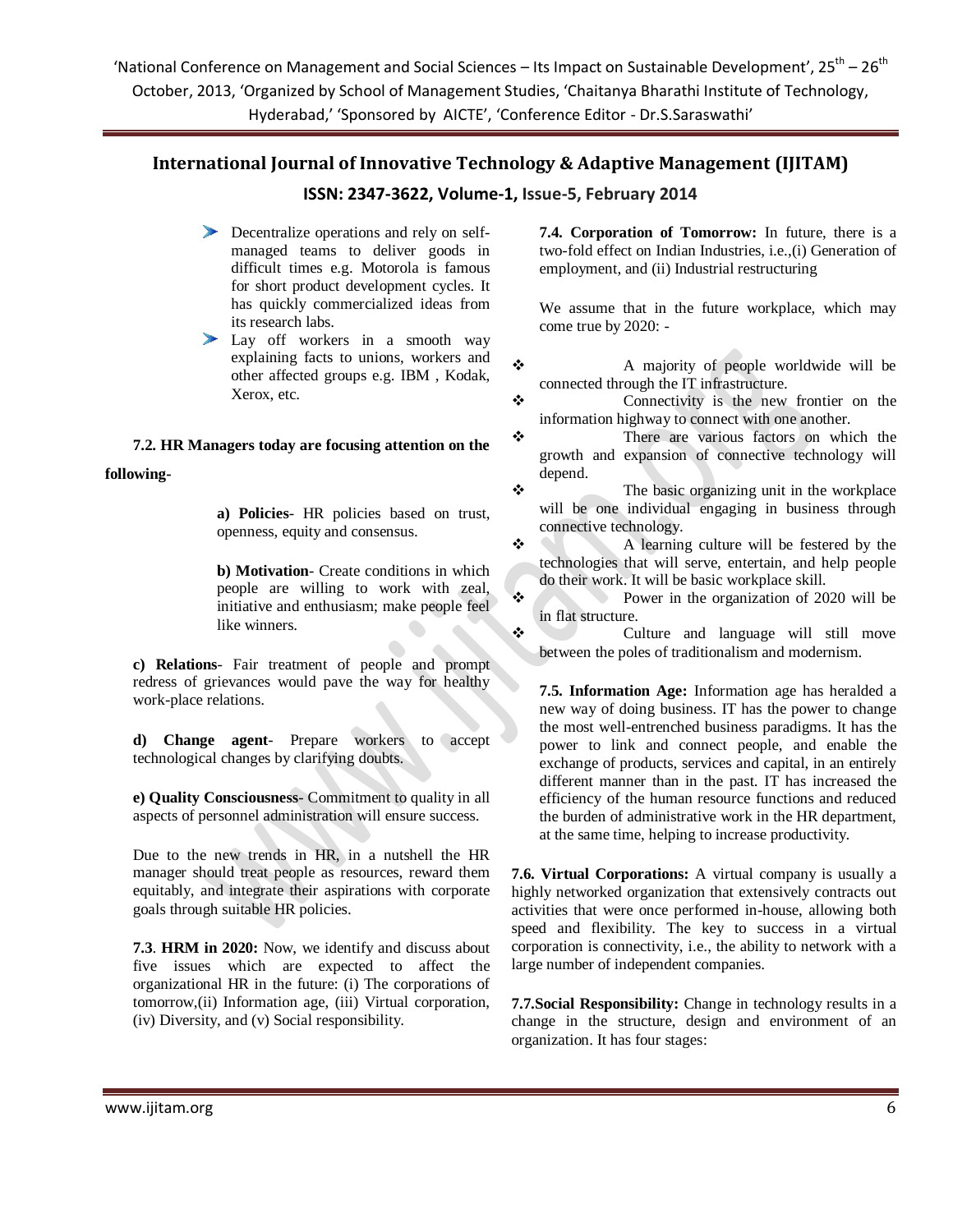# **International Journal of Innovative Technology & Adaptive Management (IJITAM)**

## **ISSN: 2347-3622, Volume-1, Issue-5, February 2014**

(i) Acquisition of technology, (ii) adaptation of technology, (iii) utilization of technology, and (iv) improvement and development of technology.

Organizations of the future will operate in a workspace, which is likely to be much more broadly defined, than it is today. Connectivity within and outside the organizations, will create a world virtual reality organization.

Environmental problems fall into two broad categories, i.e.,

(i) Problems that arise out of poverty and inadequate development, and

(ii) Problems that arise out of the process of development (threat of earthquake, deforestation, pollution of ground water).

**7.8. Strategic HRM:** It is that set of managerial decisions and actions that determine the long term performance of a corporation. It includes environmental scanning, strategy formulation, implementation, evaluation and control. The biggest benefit that strategic HRM offers is competitive advantage by building critical capabilities of HR in an organization. Strategic HRM facilitates in strategy formulation by making an organization's SWOT analysis, and also in policy implementation by providing competent human resources and competitive intelligence.

**7.9. HRM in LPG (Liberalization, Privatization & Globalization) Era:** We can divide HRM into seven sections, i.e., HRM - Environment and Strategies, HRM - Acquisition and Absorption, Development, Maintenance and Retention, Control, Miscellaneous, HRM Practices.

> *7.10.* **HRM Environment and Strategies**: It includes objectives, scope and functions, evolution and development of HRM. *Acquisition and Absorption includes* HR planning, job analysis and design, recruitment, selection, placement, induction and socialisation. *Development section includes* career planning and development, employee training, executive

development, organization development and internal mobility and separation.

*7.11. Maintenance and Retention section:* It includes job evaluation, wage and salary administration, incentives and benefits, motivation, employee empowerment, workers participation in management, employee health and safety, social security, employee discipline, employee grievance, industrial relations, industrial disputes, trade unions, collective bargaining, performance & potential appraisal. *Control section includes* personnel research and audit, human resource audit and human resource information system. *Miscellaneous section includes* HRM in a changing environment, IHRM, HRM in virtual organizations. *The final section is HRM Practices* in various organization levels.

**7.12. Corporate Strategy in Human Resource Management:** Today, there is an urgent need to link human resource management, inextricable, to the business of the organization, at both the strategic and practical levels. The HR manager has the task of being on a constant look-out for the right choice of employees, fine-tuning the job mix and compensation package to benefit the individual and the organization, devising a flat organization structure and organizing training programmes for continuing the education at different levels in the organization.

#### VII. **FUTURE ROLE OF PERSONNEL MANAGERS**

Some of the emerging trends in the role of personnel manager are as follows:-

- Personnel managers of future will have to stress upon overall development of human resources in all respects.
- \* The scope of human resource management will be extended to cover career planning and development, organization development, social justice etc.
- Enlightened trade unions will become an active participant in the organization and management of industry.